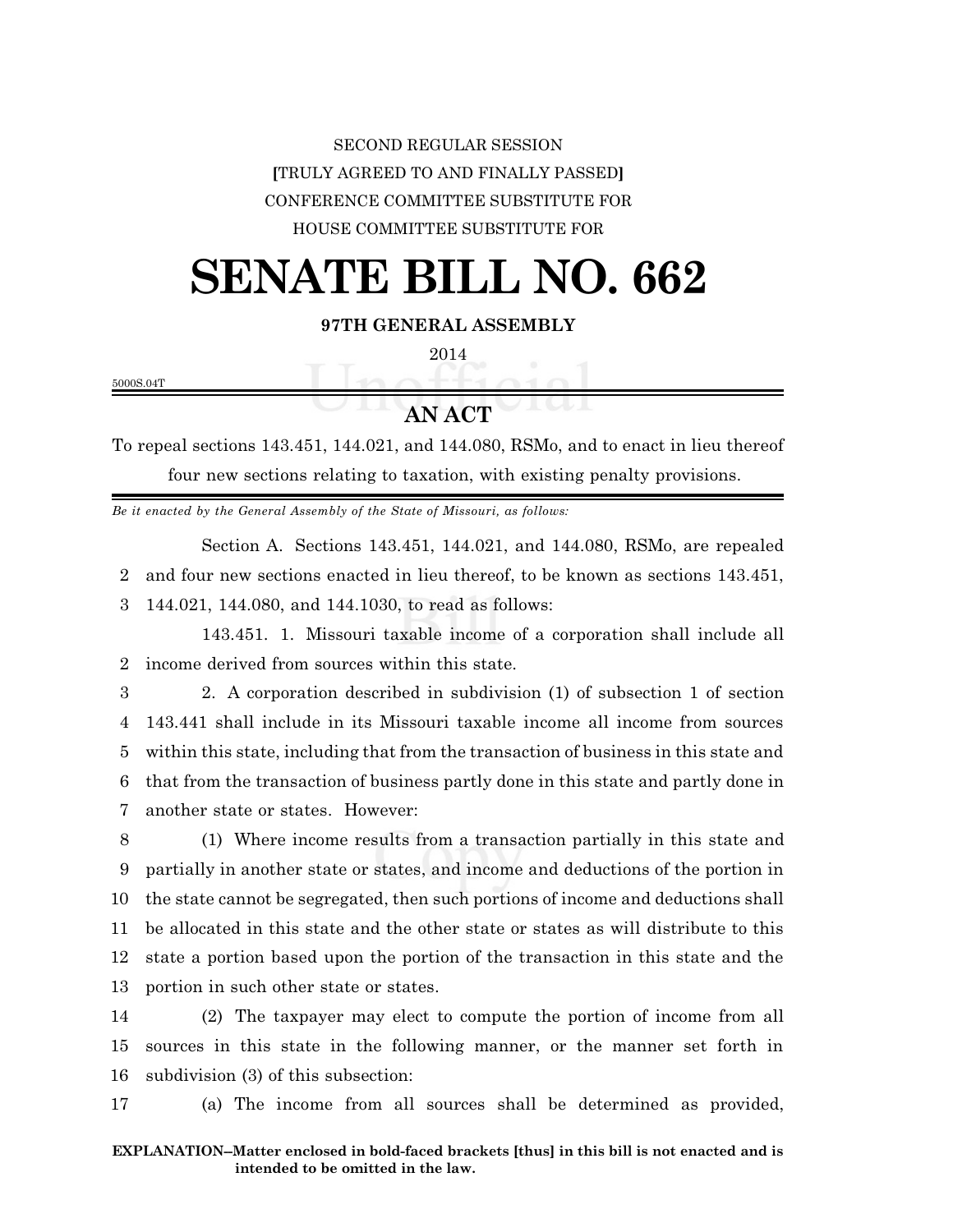CCS HCS SB 662 2

 excluding therefrom the figures for the operation of any bridge connecting this state with another state.

 (b) The amount of sales which are transactions wholly in this state shall be added to one-half of the amount of sales which are transactions partly within this state and partly without this state, and the amount thus obtained shall be divided by the total sales or in cases where sales do not express the volume of business, the amount of business transacted wholly in this state shall be added to one-half of the amount of business transacted partly in this state and partly outside this state and the amount thus obtained shall be divided by the total amount of business transacted, and the net income shall be multiplied by the fraction thus obtained, to determine the proportion of income to be used to arrive at the amount of Missouri taxable income. The investment or reinvestment of its own funds, or sale of any such investment or reinvestment, shall not be considered as sales or other business transacted for the determination of said fraction.

 (c) For the purposes of this subdivision, a transaction involving the sale of tangible property is:

 a. "Wholly in this state" if both the seller's shipping point and the purchaser's destination point are in this state;

 b. "Partly within this state and partly without this state" if the seller's shipping point is in this state and the purchaser's destination point is outside this state, or the seller's shipping point is outside this state and the purchaser's destination point is in this state;

 c. Not "wholly in this state" or not "partly within this state and partly without this state" only if both the seller's shipping point and the purchaser's destination point are outside this state.

(d) For purposes of this subdivision:

 a. The purchaser's destination point shall be determined without regard to the FOB point or other conditions of the sale; and

 b. The seller's shipping point is determined without regard to the location of the seller's principle office or place of business.

 (3) The taxpayer may elect to compute the portion of income from all sources in this state in the following manner:

 (a) The income from all sources shall be determined as provided, excluding therefrom the figures for the operation of any bridge connecting this state with another state;

(b) The amount of sales which are transactions in this state shall be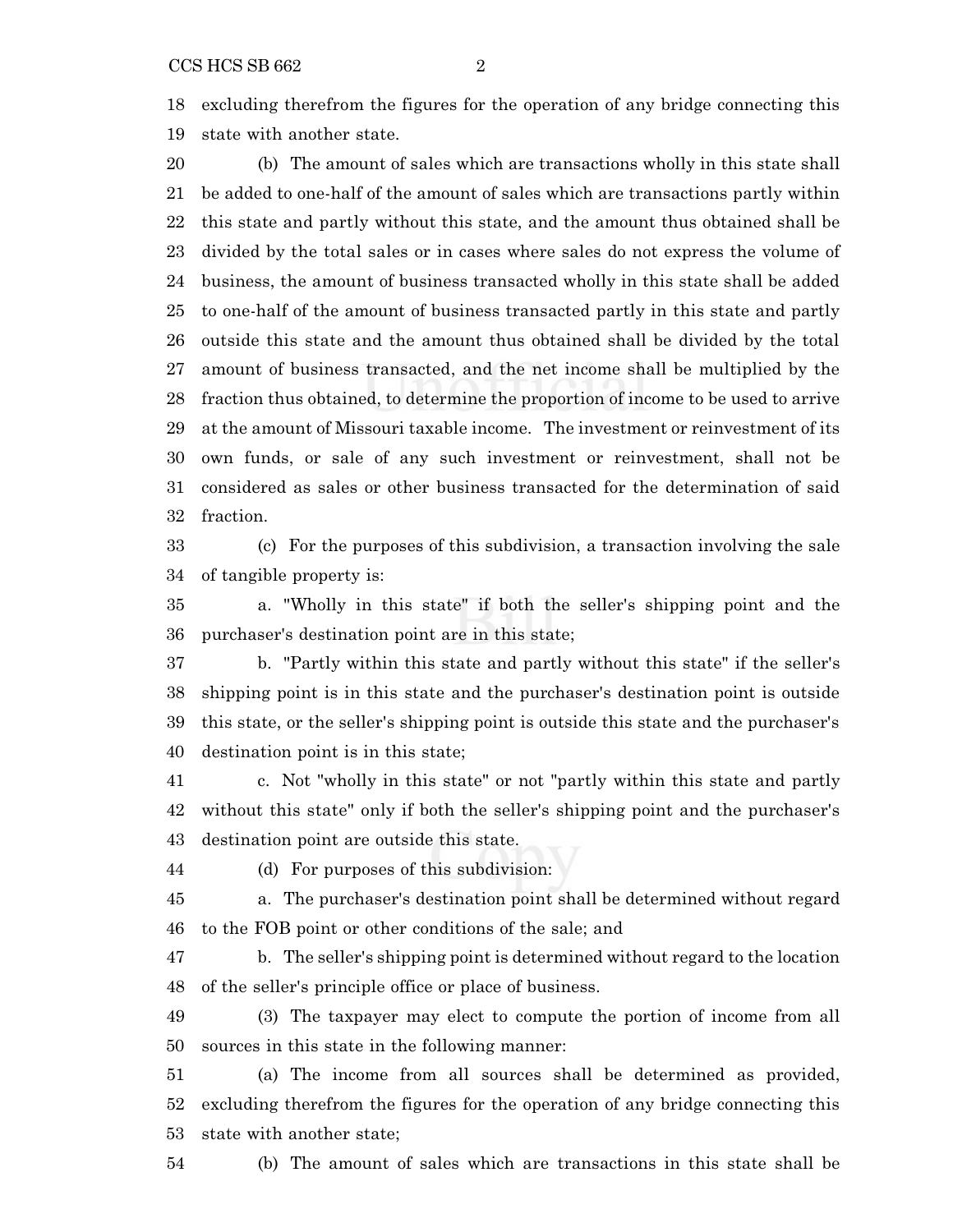divided by the total sales, and the net income shall be multiplied by the fraction thus obtained, to determine the proportion of income to be used to arrive at the amount of Missouri taxable income. The investment or reinvestment of its own funds, or sale of any such investment or reinvestment, shall not be considered as sales or other business transacted for the determination of said fraction;

 (c) For the purposes of this subdivision, a transaction involving the sale of tangible property is:

a. "In this state" if the purchaser's destination point is in this state;

 b. Not "in this state" if the purchaser's destination point is outside this state;

 (d) For purposes of this subdivision, the purchaser's destination point shall be determined without regard to the FOB point or other conditions of the sale and shall not be in this state if the purchaser received the tangible personal property from the seller in this state for delivery to the purchaser's location outside this state**;**

 **(e) For the purposes of this subdivision, a transaction involving the sale other than the sale of tangible property is "in this state" if the taxpayer's market for the sales is in this state. The taxpayer's market for sales is in this state:**

 **a. In the case of sale, rental, lease, or license of real property, if and to the extent the property is located in this state;**

 **b. In the case of rental, lease, or license of tangible personal property, if and to the extent the property is located in this state;**

 **c. In the case of sale of a service, if and to the extent the benefit of the service is delivered to a purchaser location in this state; and**

**d. In the case of intangible property:**

 **(i) That is rented, leased, or licensed, if and to the extent the property is used in this state by the rentee, lessee, or licensee, provided that intangible property utilized in marketing a good or service to a consumer is "used in this state" if that good or service is purchased by a consumer who is in this state. Franchise fees or royalties received for the rent, lease, license, or use of a trade name, trademark, service mark, or franchise system or provides a right to conduct business activity in a specific geographic area are "used in this state" to the extent the franchise location is in this state; and**

 **(ii) That is sold, if and to the extent the property is used in this state, provided that:**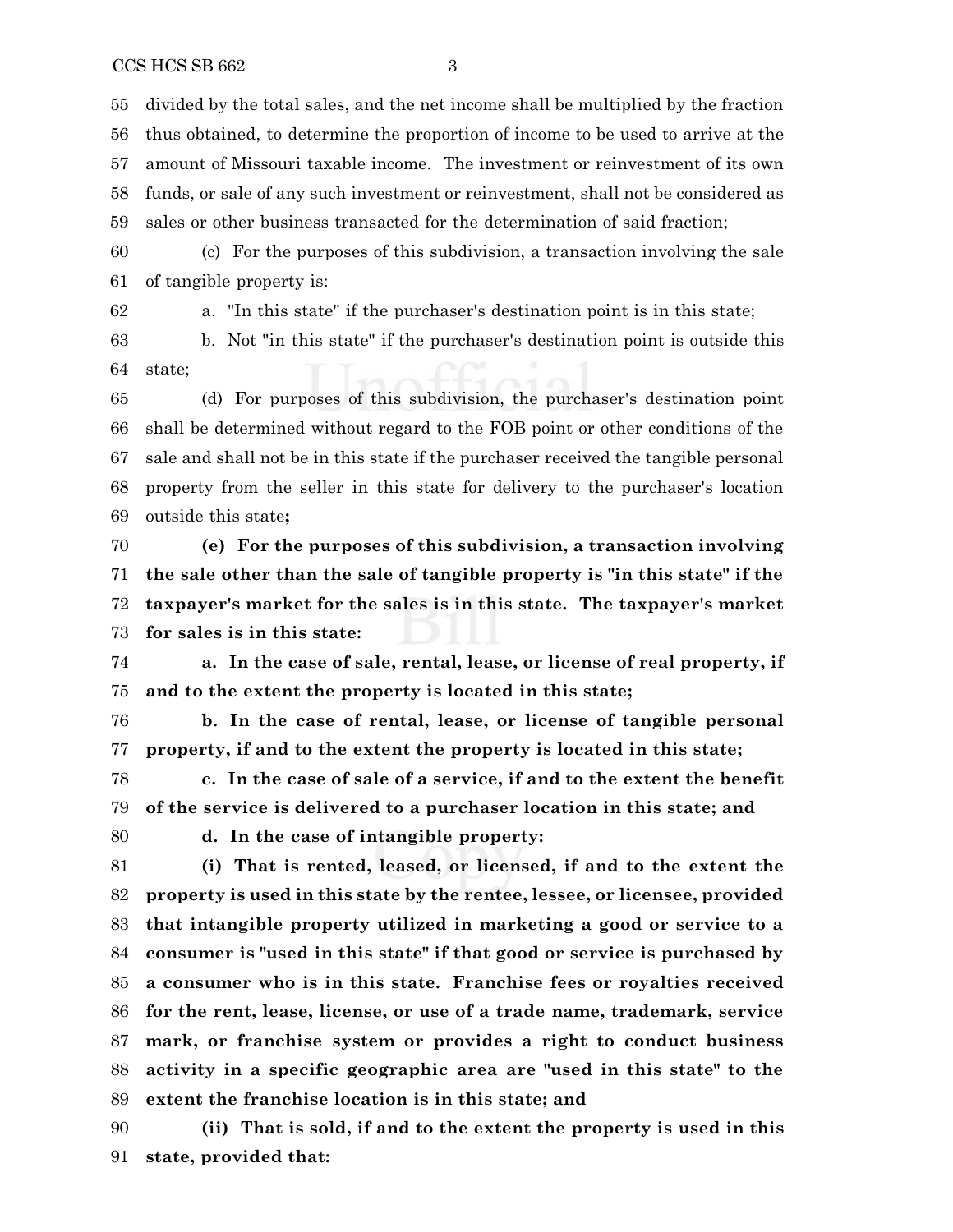**i. A contract right, government license, or similar intangible property that authorizes the holder to conduct a business activity in a specific geographic area is "used in this state" if the geographic area includes all or part of this state;**

 **ii. Receipts from intangible property sales that are contingent on the productivity, use, or disposition of the intangible property shall be treated as receipts from the rental, lease, or licensing of such intangible property under item (i) of this subparagraph; and**

 **iii. All other receipts from a sales of intangible property shall be excluded from the numerator and denominator of the sales factor;**

 **(f) If the state or states of assignment under paragraph (e) of this subdivision cannot be determined, the state or states of assignment shall be reasonably approximated;**

 **(g) If the state of assignment cannot be determined under paragraph (e) of this subdivision or reasonably approximated under paragraph (f) of this subdivision, such sales shall be excluded from the denominator of the sales factor;**

 **(h) The director may prescribe such rules and regulations as necessary or appropriate to carry out the purposes of this section**.

 (4) For purposes of this subsection, the following words shall, unless the context otherwise requires, have the following meaning:

 (a) "Administration services" include, but are not limited to, clerical, fund or shareholder accounting, participant record keeping, transfer agency, bookkeeping, data processing, custodial, internal auditing, legal and tax services performed for an investment company;

 (b) "Affiliate", the meaning as set forth in 15 U.S.C. Section 80a-2(a)(3)(C), as may be amended from time to time;

 (c) "Distribution services" include, but are not limited to, the services of advertising, servicing, marketing, underwriting or selling shares of an investment company, but, in the case of advertising, servicing or marketing shares, only where such service is performed by a person who is, or in the case of a closed end company, was, either engaged in the services of underwriting or selling investment company shares or affiliated with a person that is engaged in the service of underwriting or selling investment company shares. In the case of an open end company, such service of underwriting or selling shares must be performed pursuant to a contract entered into pursuant to 15 U.S.C. Section 80a-15(b), as from time to time amended;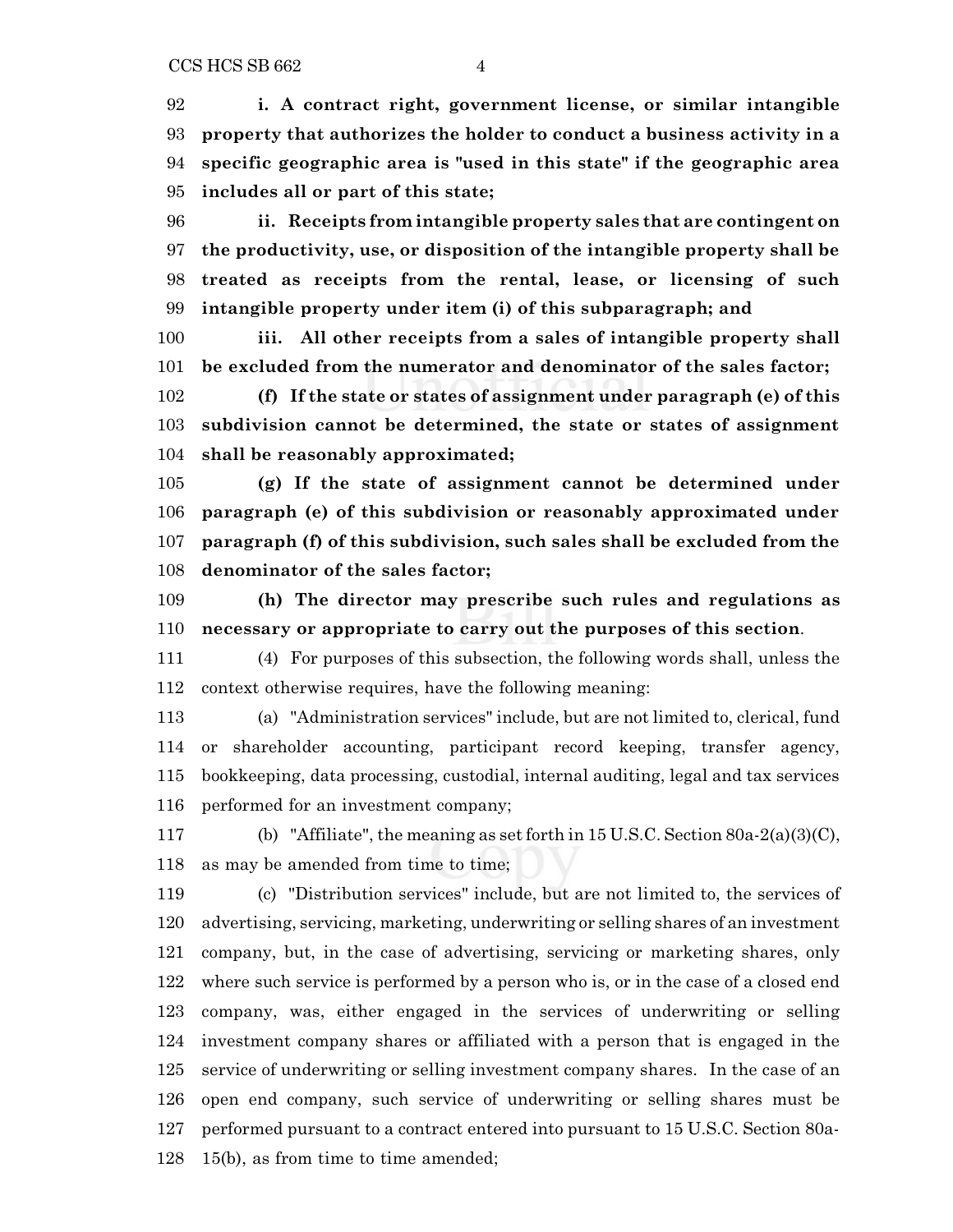(d) "Investment company", any person registered under the federal Investment Company Act of 1940, as amended from time to time, (the act) or a company which would be required to register as an investment company under the act except that such person is exempt to such registration pursuant to Section 80a-3(c)(1) of the act;

 (e) "Investment funds service corporation" includes any corporation or S corporation doing business in the state which derives more than fifty percent of its gross income in the ordinary course of business from the provision directly or indirectly of management, distribution or administration services to or on behalf of an investment company or from trustees, sponsors and participants of employee benefit plans which have accounts in an investment company. An investment funds service corporation shall include any corporation or S corporation providing management services as an investment advisory firm registered under Section 203 of the Investment Advisors Act of 1940, as amended from time to time, regardless of the percentage of gross revenues consisting of fees from management services provided to or on behalf of an investment company;

 (f) "Management services" include but are not limited to, the rendering of investment advice directly or indirectly to an investment company making determinations as to when sales and purchases of securities are to be made on behalf of the investment company, or the selling or purchasing of securities constituting assets of an investment company, and related activities, but only where such activity or activities are performed:

 a. Pursuant to a contract with the investment company entered into pursuant to 15 U.S.C. Section 80a-15(a), as from time to time amended;

 b. For a person that has entered into such contract with the investment company; or

 c. For a person that is affiliated with a person that has entered into such contract with an investment company;

 (g) "Qualifying sales", gross income derived from the provision directly or indirectly of management, distribution or administration services to or on behalf of an investment company or from trustees, sponsors and participants of employee benefit plans which have accounts in an investment company. For purposes of this section, "gross income" is defined as that amount of income earned from qualifying sources without deduction of expenses related to the generation of such income;

 (h) "Residence", presumptively the fund shareholder's mailing address on the records of the investment company. If, however, the investment company or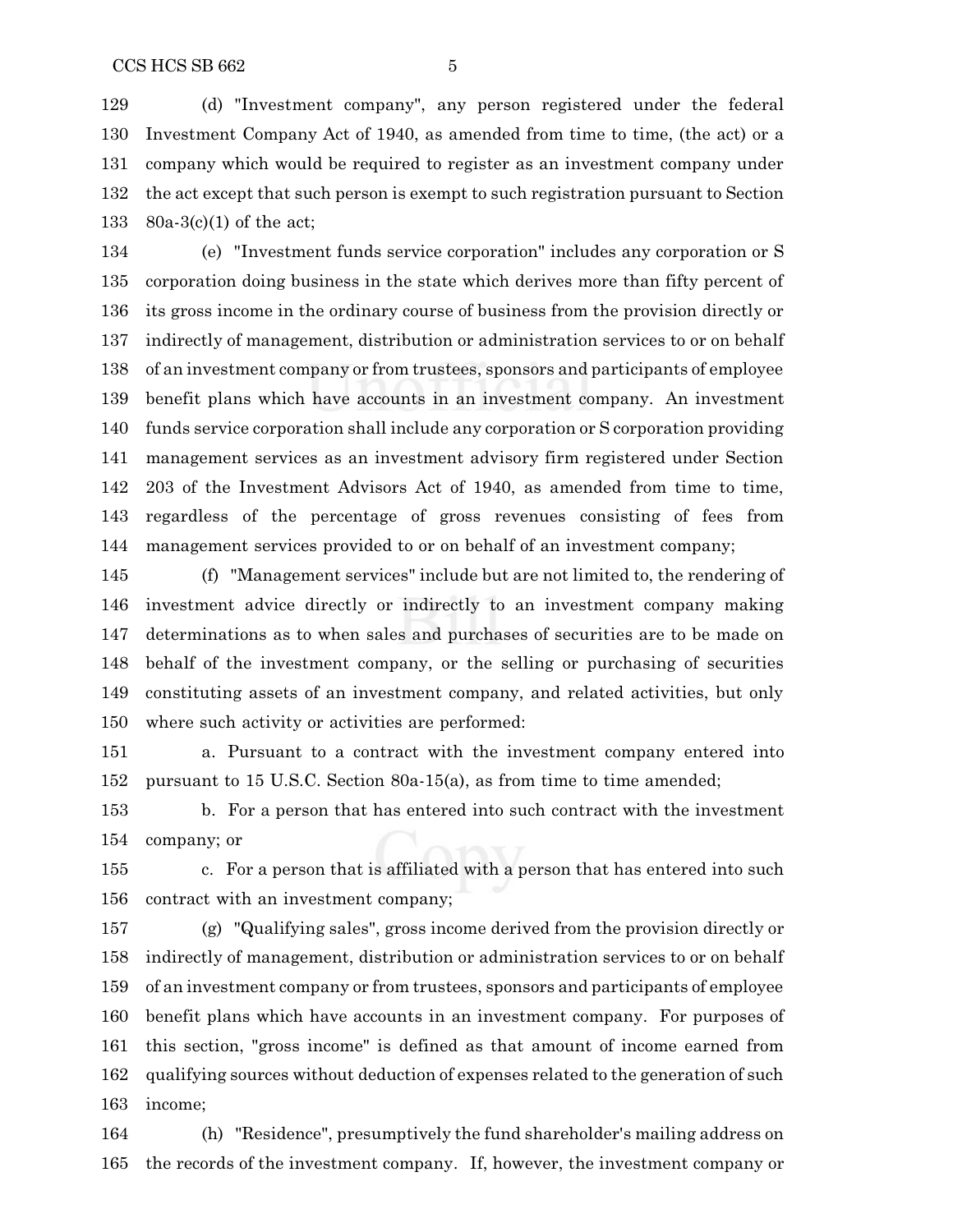the investment funds service corporation has actual knowledge that the fund shareholder's primary residence or principal place of business is different than the fund shareholder's mailing address such presumption shall not control. To the extent an investment funds service corporation does not have access to the records of the investment company, the investment funds service corporation may employ reasonable methods to determine the investment company fund shareholder's residence.

 (5) Notwithstanding other provisions of law to the contrary, qualifying sales of an investment funds service corporation, or S corporation, shall be considered wholly in this state only to the extent that the fund shareholders of the investment companies, to which the investment funds service corporation, or S corporation, provide services, are residenced in this state. Wholly in this state qualifying sales of an investment funds service corporation, or S corporation, shall be determined as follows:

 (a) By multiplying the investment funds service corporation's total dollar amount of qualifying sales from services provided to each investment company by a fraction, the numerator of which shall be the average of the number of shares owned by the investment company's fund shareholders residenced in this state at the beginning of and at the end of the investment company's taxable year that ends with or within the investment funds service corporation's taxable year, and the denominator of which shall be the average of the number of shares owned by the investment company's fund shareholders everywhere at the beginning of and at the end of the investment company's taxable year that ends with or within the investment funds service corporation's taxable year;

 (b) A separate computation shall be made to determine the wholly in this state qualifying sales from each investment company. The qualifying sales for each investment company shall be multiplied by the respective percentage of each fund, as calculated pursuant to paragraph (a) of this subdivision. The product of this equation shall result in the wholly in this state qualifying sales. The qualifying sales for each investment company which are not wholly in this state will be considered wholly without this state;

 (c) To the extent an investment funds service corporation has sales which are not qualifying sales, those nonqualified sales shall be apportioned to this state based on the methodology utilized by the investment funds service corporation without regard to this subdivision.

 3. Any corporation described in subdivision (1) of subsection 1 of section 143.441 organized in this state or granted a permit to operate in this state for the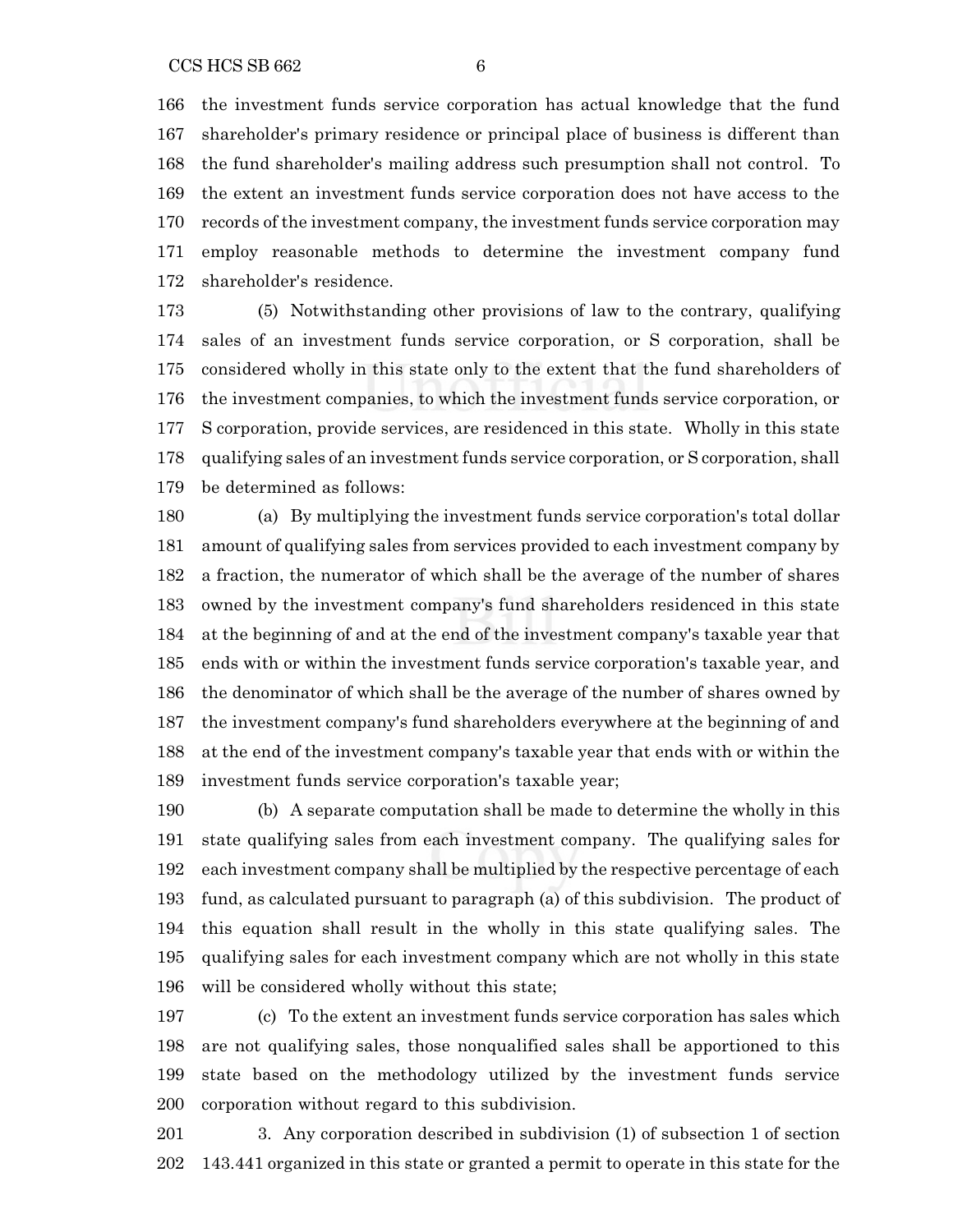transportation or care of passengers shall report its gross earnings within the state on intrastate business and shall also report its gross earnings on all interstate business done in this state which report shall be subject to inquiry for the purpose of determining the amount of income to be included in Missouri taxable income. The previous sentence shall not apply to a railroad.

 4. A corporation described in subdivision (2) of subsection 1 of section 143.441 shall include in its Missouri taxable income all income arising from all sources in this state and all income from each transportation service wholly within this state, from each service where the only lines of such corporation used are those in this state, and such proportion of revenue from each service where the facilities of such corporation in this state and in another state or states are used, as the mileage used over the lines of such corporation in the state shall bear to the total mileage used over the lines of such corporation. The taxpayer may elect to compute the portion of income from all sources within this state in the following manner:

(1) The income from all sources shall be determined as provided;

 (2) The amount of investment of such corporation on December thirty-first of each year in this state in fixed transportation facilities, real estate and improvements, plus the value on December thirty-first of each year of any fixed transportation facilities, real estate and improvements in this state leased from any other railroad shall be divided by the sum of the total amount of investment of such corporation on December thirty-first of each year in fixed transportation facilities, real estate and improvements, plus the value on December thirty-first of each year, of any fixed transportation facilities, real estate and improvements leased from any other railroad. Where any fixed transportation facilities, real estate or improvements are leased by more than one railroad, such portion of the value shall be used by each railroad as the rental paid by each shall bear to the rental paid by all lessees. The income shall be multiplied by the fraction thus obtained to determine the proportion to be used to arrive at the amount of Missouri taxable income.

 5. A corporation described in subdivision (3) of subsection 1 of section 143.441 shall include in its Missouri taxable income one-half of the net income from the operation of a bridge between this and another state. If any such bridge is owned or operated by a railroad corporation or corporations, or by a corporation owning a railroad corporation using such bridge, then the figures for operation of such bridge may be included in the return of such railroad or railroads; or if such bridge is owned or operated by any other corporation which may now or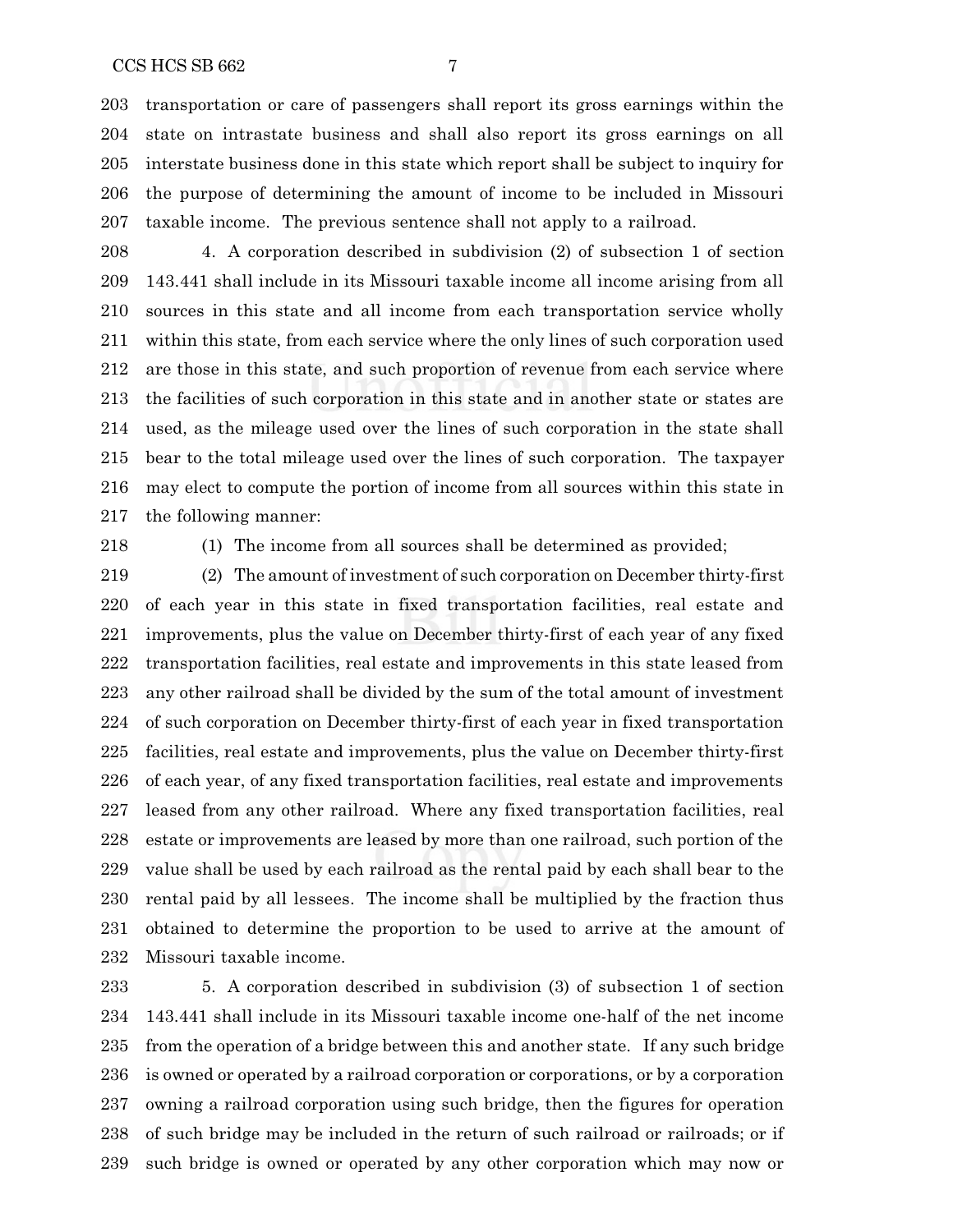hereafter be required to file an income tax return, one-half of the income or loss to such corporation from such bridge may be included in such return by adding or subtracting same to or from another net income or loss shown by the return.

 6. A corporation described in subdivision (4) of subsection 1 of section 143.441 shall include in its Missouri taxable income all income arising from all sources within this state. Income shall include revenue from each telephonic or telegraphic service rendered wholly within this state; from each service rendered for which the only facilities of such corporation used are those in this state; and from each service rendered over the facilities of such corporation in this state and in other state or states, such proportion of such revenue as the mileage involved in this state shall bear to the total mileage involved over the lines of said company in all states. The taxpayer may elect to compute the portion of income from all sources within this state in the following manner:

(1) The income from all sources shall be determined as provided;

 (2) The amount of investment of such corporation on December thirty-first of each year in this state in telephonic or telegraphic facilities, real estate and improvements thereon, shall be divided by the amount of the total investment of such corporation on December thirty-first of each year in telephonic or telegraphic facilities, real estate and improvements. The income of the taxpayer shall be multiplied by fraction thus obtained to determine the proportion to be used to arrive at the amount of Missouri taxable income.

 7. From the income determined in subsections 2, 3, 4, 5 and 6 of this section to be from all sources within this state shall be deducted such of the deductions for expenses in determining Missouri taxable income as were incurred in this state to produce such income and all losses actually sustained in this state in the business of the corporation.

 8. If a corporation derives only part of its income from sources within Missouri, its Missouri taxable income shall only reflect the effect of the following listed deductions to the extent applicable to Missouri. The deductions are: (a) its deduction for federal income taxes pursuant to section 143.171, and (b) the effect on Missouri taxable income of the deduction for net operating loss allowed by Section 172 of the Internal Revenue Code. The extent applicable to Missouri shall be determined by multiplying the amount that would otherwise affect Missouri taxable income by the ratio for the year of the Missouri taxable income of the corporation for the year divided by the Missouri taxable income for the year as though the corporation had derived all of its income from sources within Missouri. For the purpose of the preceding sentence, Missouri taxable income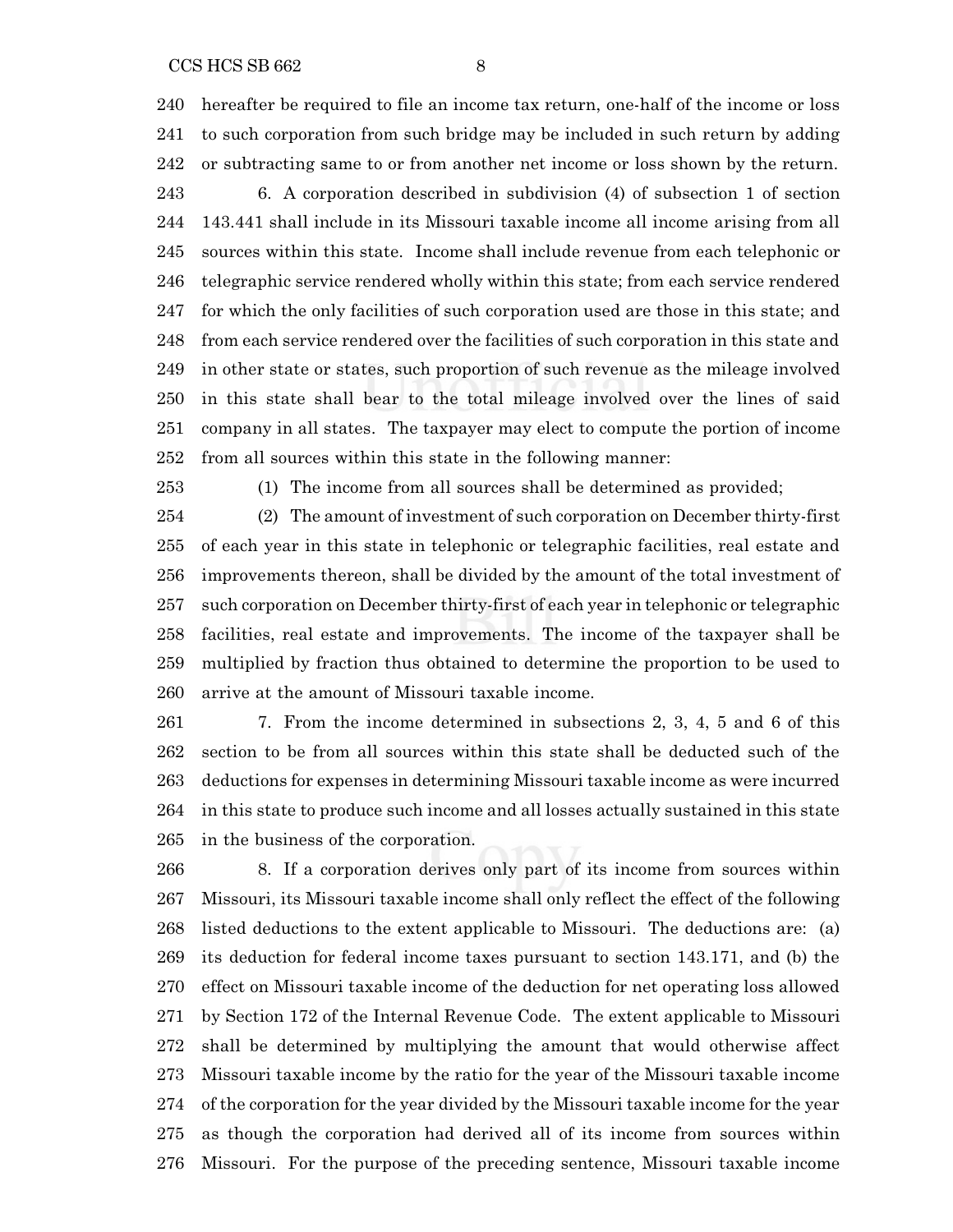shall not reflect the listed deductions.

 9. Any investment funds service corporation organized as a corporation or S corporation which has any shareholders residenced in this state shall be subject to Missouri income tax as provided in this chapter.

144.021. **1.** The purpose and intent of sections 144.010 to 144.510 is to impose a tax upon the privilege of engaging in the business, in this state, of selling tangible personal property and those services listed in section 144.020 and for the privilege of titling new and used motor vehicles, trailers, boats, and outboard motors purchased or acquired for use on the highways or waters of this state which are required to be registered under the laws of the state of Missouri. Except as otherwise provided, the primary tax burden is placed upon the seller making the taxable sales of property or service and is levied at the rate provided for in section 144.020. Excluding subdivision (9) of subsection 1 of section 144.020 and sections 144.070, 144.440 and 144.450, the extent to which a seller is required to collect the tax from the purchaser of the taxable property or service is governed by section 144.285 and in no way affects sections 144.080 and 144.100, which require all sellers to report to the director of revenue their "gross receipts", defined herein to mean the aggregate amount of the sales price of all sales at retail, and remit tax at four percent of their gross receipts.

 **2. If any item of tangible personal property or service determined to be taxable under sections 144.010 to 144.510 is modified by a decision of:**

**(1) The director of revenue;**

**(2) The administrative hearing commission; or**

**(3) A court of competent jurisdiction;**

 **which changes which items of tangible personal property or services are taxable, all affected sellers shall be notified by the department of revenue before such modification shall take effect for such sellers. Failure of the department of revenue to notify a seller shall relieve such seller of liability for taxes that would be due under the modification until the seller is notified. The waiver of liability for taxes under this subsection shall only apply to sellers actively selling the type of tangible personal property or service affected by the decision on the date the decision is made or handed down and shall not apply to any seller that has previously remitted tax on the tangible personal property or taxable services subject to the decision or to any seller that had prior notice that the seller must collect and remit the**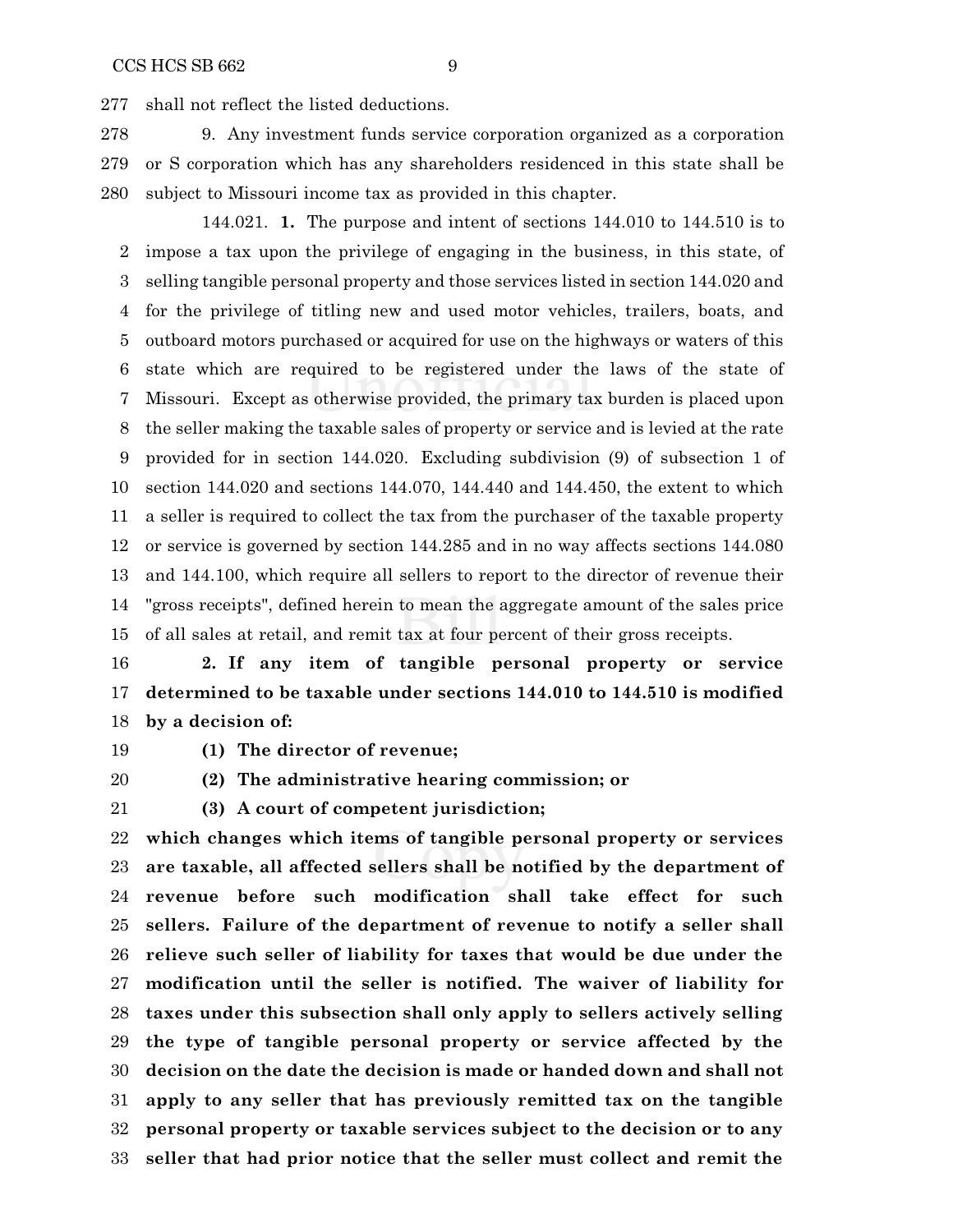**tax.**

144.080. 1. Every person receiving any payment or consideration upon the sale of property or rendering of service, subject to the tax imposed by the provisions of sections 144.010 to 144.525, is exercising the taxable privilege of selling the property or rendering the service at retail and is subject to the tax levied in section 144.020. The person shall be responsible not only for the collection of the amount of the tax imposed on the sale or service to the extent possible under the provisions of section 144.285, but shall, on or before the last day of the month following each calendar quarterly period of three months, file a return with the director of revenue showing the person's gross receipts and the amount of tax levied in section 144.020 for the preceding quarter, and shall remit to the director of revenue, with the return, the taxes levied in section 144.020, except as provided in subsections 2 and 3 of this section. The director of revenue may promulgate rules or regulations changing the filing and payment requirements of sellers, but shall not require any seller to file and pay more frequently than required in this section.

 2. Where the aggregate amount levied and imposed upon a seller by section 144.020 is in excess of two hundred and fifty dollars for either the first or second month of a calendar quarter, the seller shall file a return and pay such aggregate amount for such months to the director of revenue by the twentieth day of the succeeding month.

 3. Where the aggregate amount levied and imposed upon a seller by section 144.020 is less than forty-five dollars in a calendar quarter, the director of revenue shall by regulation permit the seller to file a return for a calendar year. The return shall be filed and the taxes paid on or before January thirty-first of the succeeding year.

 4. The seller of any property or person rendering any service, subject to the tax imposed by sections 144.010 to 144.525, shall collect the tax from the purchaser of such property or the recipient of the service to the extent possible under the provisions of section 144.285, but the seller's inability to collect any part or all of the tax does not relieve the seller of the obligation to pay to the state the tax imposed by section 144.020; except that the collection of the tax imposed by sections 144.010 to 144.525 on motor vehicles and trailers shall be made as provided in sections 144.070 and 144.440.

 5. **[**It shall be unlawful for**]** Any person **[**to**] may** advertise or hold out or state to the public or to any customer directly **[**or indirectly**]** that the tax or any part thereof imposed by sections 144.010 to 144.525, and required to be collected